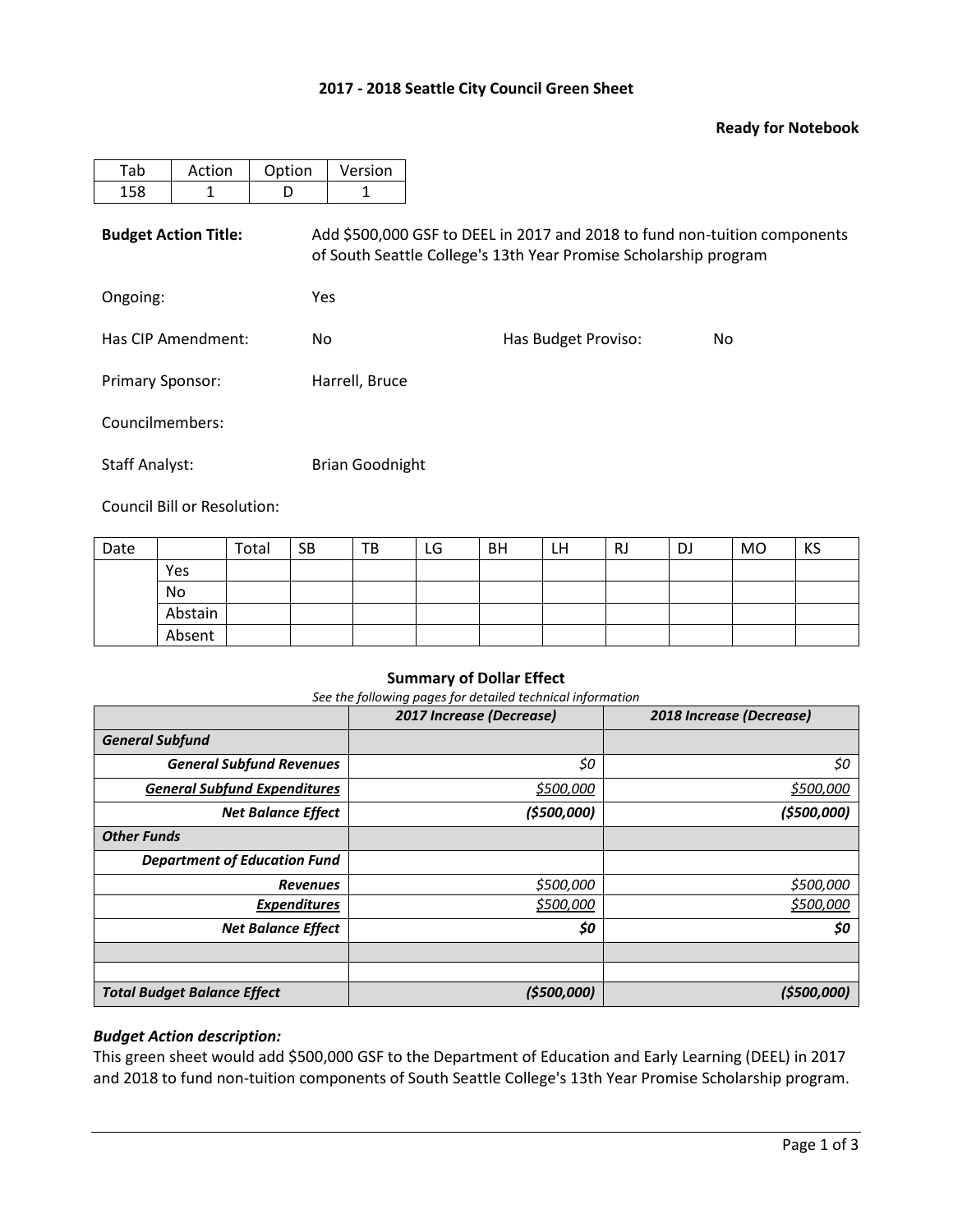| Artion | Ontion | Version |
|--------|--------|---------|
|        |        |         |

# **Background**

The 13th Year Promise Scholarship program provides all graduating seniors from Cleveland, Chief Sealth International, Rainier Beach, and soon West Seattle high schools with one year of free in-state tuition at South Seattle College. Additionally, the program offers students a variety of workshops during their senior year to prepare for college enrollment and to improve math and English skills if necessary.

The funding provided in this green sheet is intended to assist South Seattle College in expanding the reach of the 13th Year Promise Scholarship program by funding non-tuition components of the program, freeing up existing resources to be used for the tuition expenses. This funding may be used for the Readiness Academy, COMPASS Improvement Workshops, and the 13th Year Bridge Program.